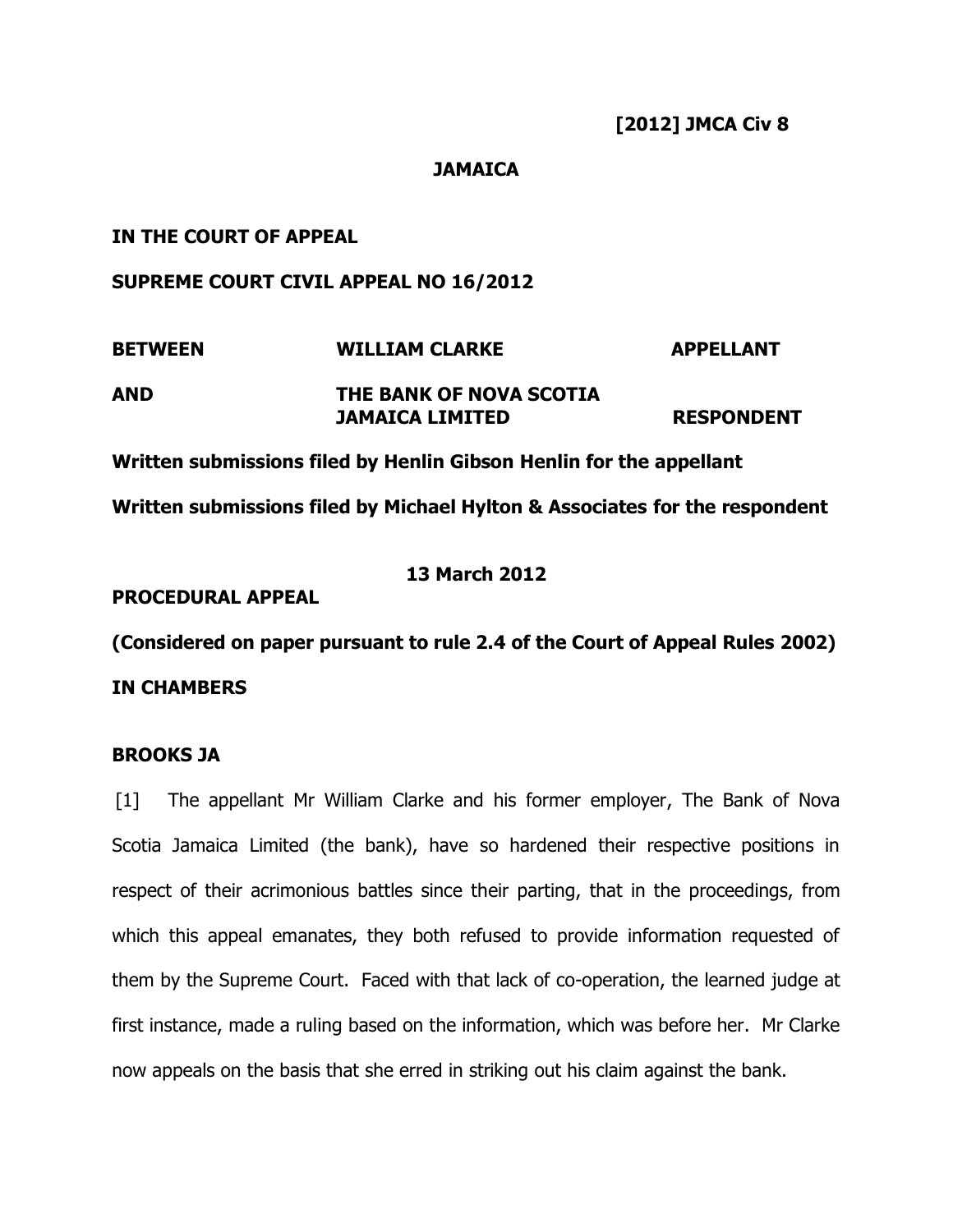[2] The issue raised by the appeal, is whether the learned judge correctly ruled that Mr Clarke's claim properly fell within the ambit of a settlement agreement that he made with the bank, on 7 June 2011. In that document, the parties had agreed that all matters relating directly or indirectly to certain previous proceedings between them had been settled on specific terms. One of those terms was that, in the event of any dispute concerning the interpretation or implementation of the agreement, that dispute would be "resolved by Graeme Mew...whose decisions shall be final and binding".

[3] In order to determine whether the learned judge was correct, it is necessary to outline the background to the claim. Before doing so, however, it should be noted that there was a dispute as to whether this is a procedural appeal. The procedural aspect will be addressed first.

#### **Procedural issue**

[4] Mr Clarke's appeal was filed as a procedural appeal pursuant to rule 2.4 of the Court of Appeal Rules 2002 ("the CAR"). Rule 2.4 (3) stipulates that the general rule is that such appeals are to be considered on paper by a single judge of this court. The bank's attorneys-at-law contended that this is not a procedural appeal because the striking out of Mr Clarke's claim "directly decided" the substantive issues between the parties. They submitted that this was a matter which should be dealt with by a panel of this court.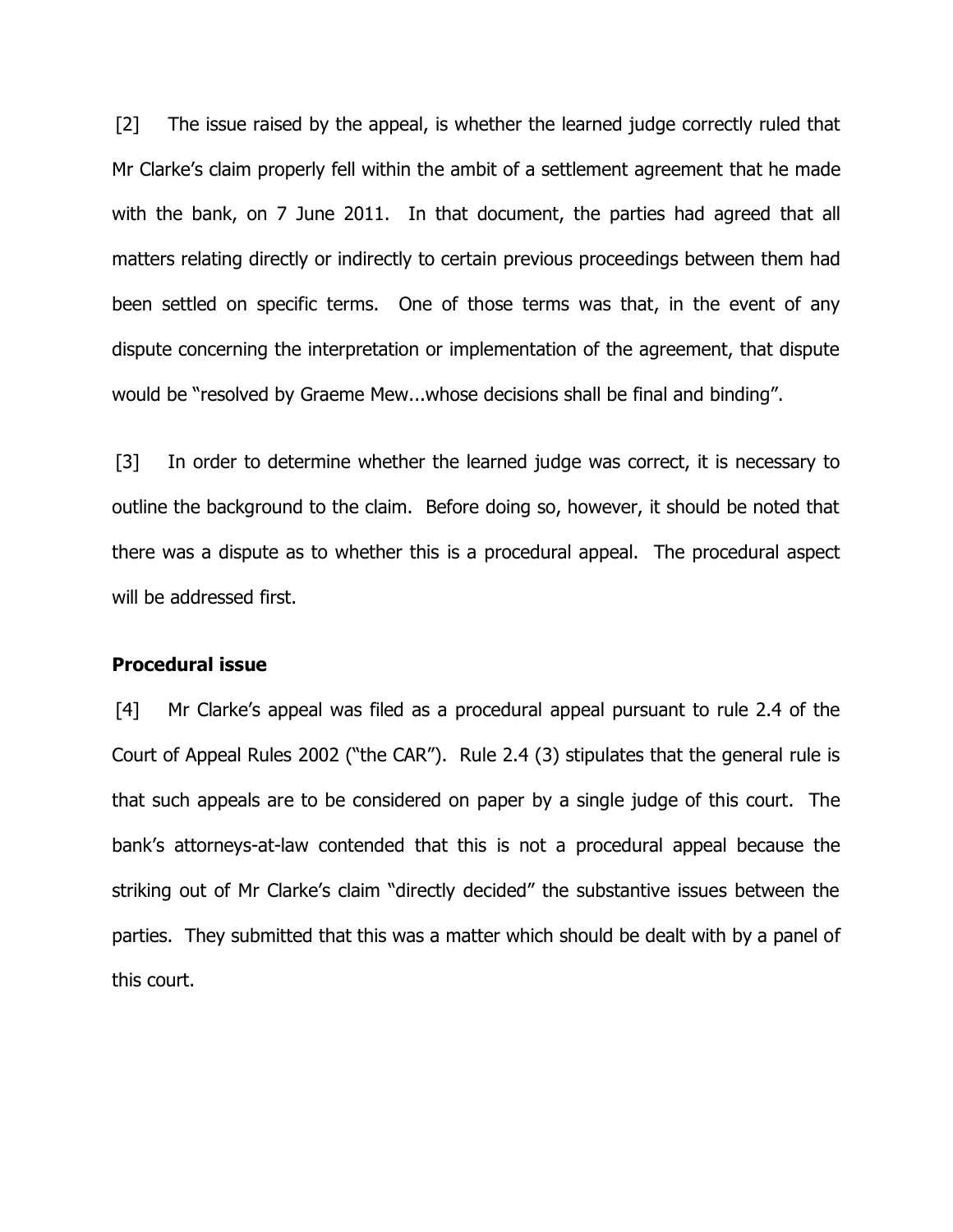[5] The term "directly decided" as used by the bank's attorneys-at-law is a reference to the relevant provision in rule 1.1 of the CAR. The rule defines "procedural appeal" to mean:

## "...an appeal from a decision of the court below which does not directly decide the substantive issues in a claim..."

[6] I cannot agree with the bank's stance. Its objection to Mr Clarke's claim, in the court below, was that that was not the proper forum for the substantive issues to be decided. The learned judge agreed and, accordingly, struck out the claim. The bank cannot properly, now say that the judge had decided the substantive issues. I, therefore, find that this is a procedural appeal. It is properly before me, as the learned judge granted permission to appeal and the notice of appeal was lodged within the allotted time.

[7] Although it was not a point of dispute before him, Panton JA (as he then was) specifically considered an appeal from an order for a stay of proceedings, in circumstances similar to the instant case, to be a procedural appeal. This was in **House of Blues Ltd and Another v Secret Paradise Resort Ltd** SCCA No 43/2005 (delivered 21 September 2005). I draw support from that decision. I now turn to the background to the claim.

### **The Background**

[8] The relevant background to Mr Clarke's claim was that, in or about the year 2006, he had agreed with the bank that he would pay monies, totalling a certain sum, into an account, over the course of four years. This would entitle him to purchase a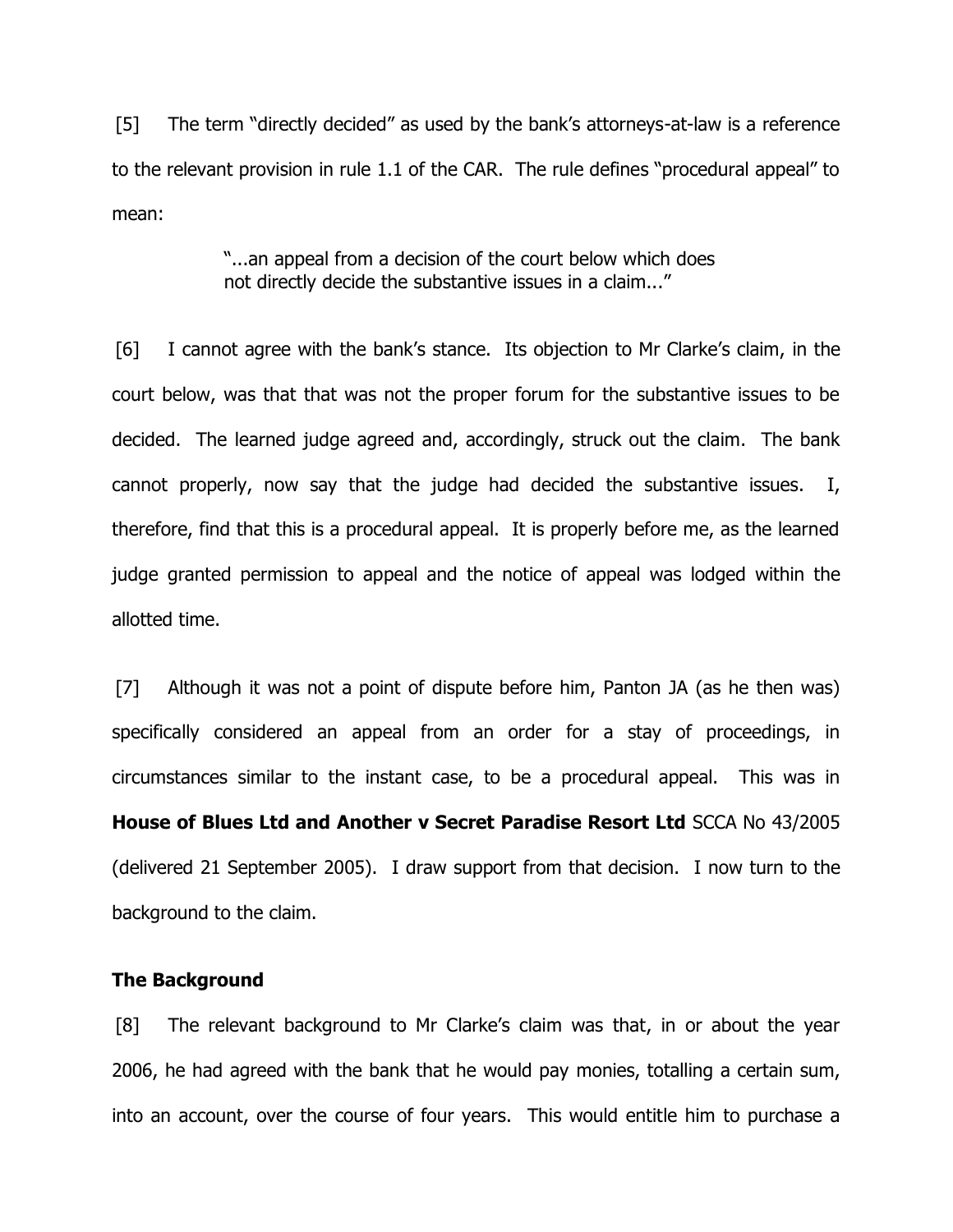certain motor car, from the bank, at the end of that period. The vehicle had been assigned to him, for his use, while he was employed to the bank. He paid a total of £41,181.06 into the account pursuant to the agreement but before the period had expired and before the full sum had been paid, his employment came to a less than amicable, end. Mr Clarke, thereafter, became engaged in acrimonious litigation with the bank. In attempting to resolve their differences, the parties referred a number of issues for arbitration, through the London Court of International Arbitration (LCIA).

[9] On or about 15 March 2011, as a part of the arbitral process, Mr Clarke filed a statement of case. In it, he addressed the agreement concerning the motor car. For completeness the relevant portion of the statement of case is set out:

> "v. The Claimant [Mr Clarke] was provided with a 2007 BMW 750 motor car (0894 EX) by the Respondent [bank]. This was also based on his position and service to the Respondent. The Claimant also contributed directly to the purchase price for this car and would have continued to do so but for his early retirement from the Respondent. It was agreed that the Claimant would have the right to purchase this motor car at the market value less the amount of his contribution."

[10] The summary to the statement of case included a claim for the transfer of the said vehicle, "free of all encumbrances, without the Claimant being required to make any payments in respect thereof". That summary referred to an agreement at a meeting of the bank's board of directors on 6 October 2008, deciding the transfer of the vehicle on those terms. It continued, in part:

> "(ii) ...The Claimant was required to contribute \$3,524,275.11 with respect to the purchase price of this motor vehicle with an agreement that he would be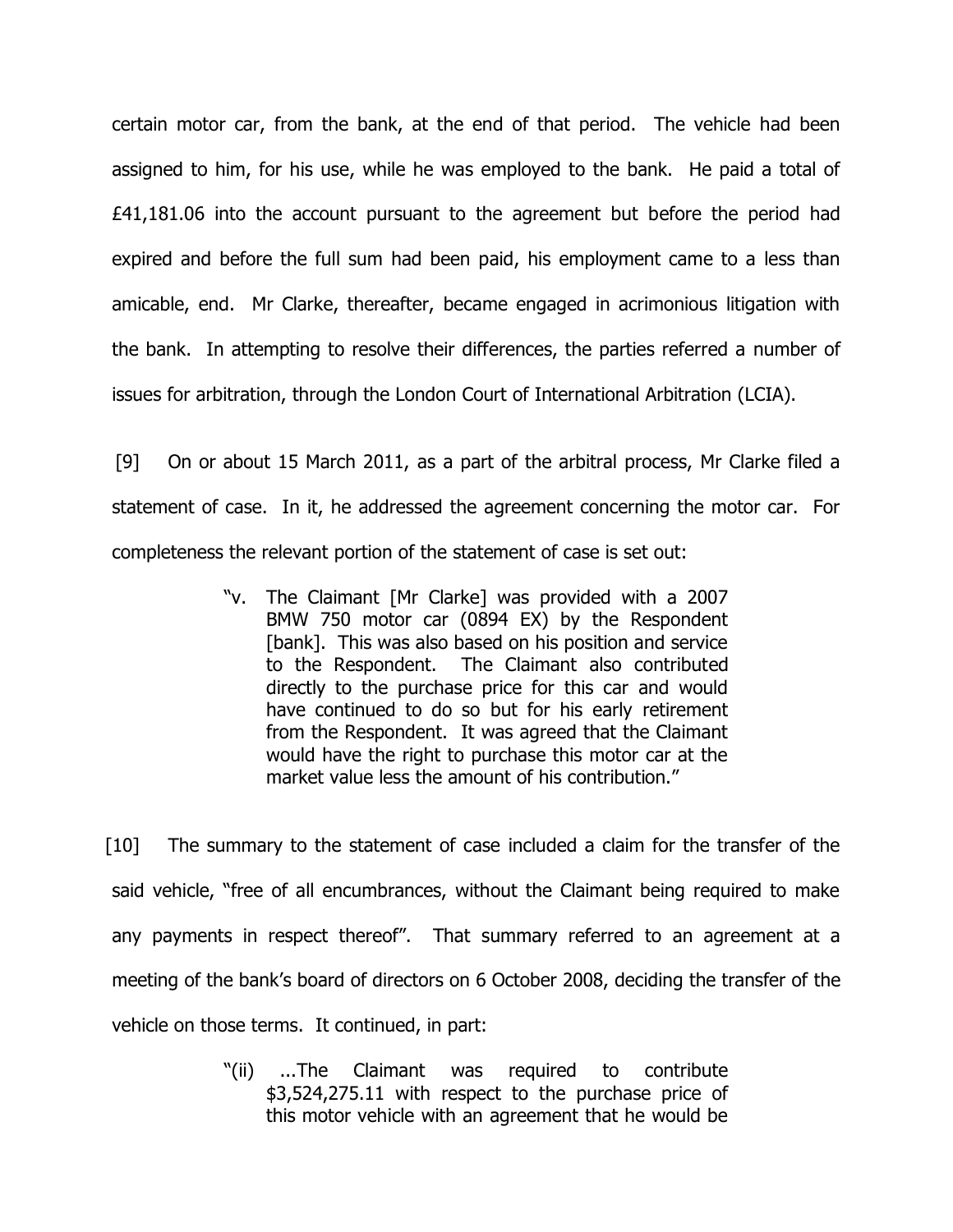able to purchase the vehicle at the end of four years....The fact that the Claimant was requested by the Board to retire prematurely in no way negates the agreement. It is for this reason that the Board resolved on October 6, 2008 that the vehicle should be transferred to the Claimant at no cost to him."

[11] The arbitration was amicably settled and Mr Clarke signed both a settlement agreement and a form of release and indemnity. The Minutes of Settlement stated that the parties had agreed "that the matters in dispute, relating directly or indirectly to the Request for Arbitration...and Statement of case filed on or about March 15, 2011 by the Claimant with the [LCIA] and all matters relating directly or indirectly to [other specified litigation matters] are settled on the following basis:…"

[12] The court below was not provided with any of the terms of the settlement except, from a copy of the last page thereof, the settlement included terms that: firstly, Mr Clarke would execute the form of release and indemnity; secondly, that all of the provisions of the settlement would be held in strict confidence; and thirdly, and most importantly, for these purposes:

> "11. In the event of any dispute concerning the interpretation or implementation of this agreement, such dispute shall be resolved by Graeme Mew who shall determine the appropriate procedure to be used and whose decisions shall be final and binding."

[13] The form of release and indemnity was comprehensive. The learned judge below, described it as "clear and unambiguous". It stated, in part:

> "IN CONSIDERATION of the terms set out in the Minutes of Settlement dated June  $7<sup>th</sup>$ , 2011, the sufficiency of which is hereby acknowledged William Clarke (hereinafter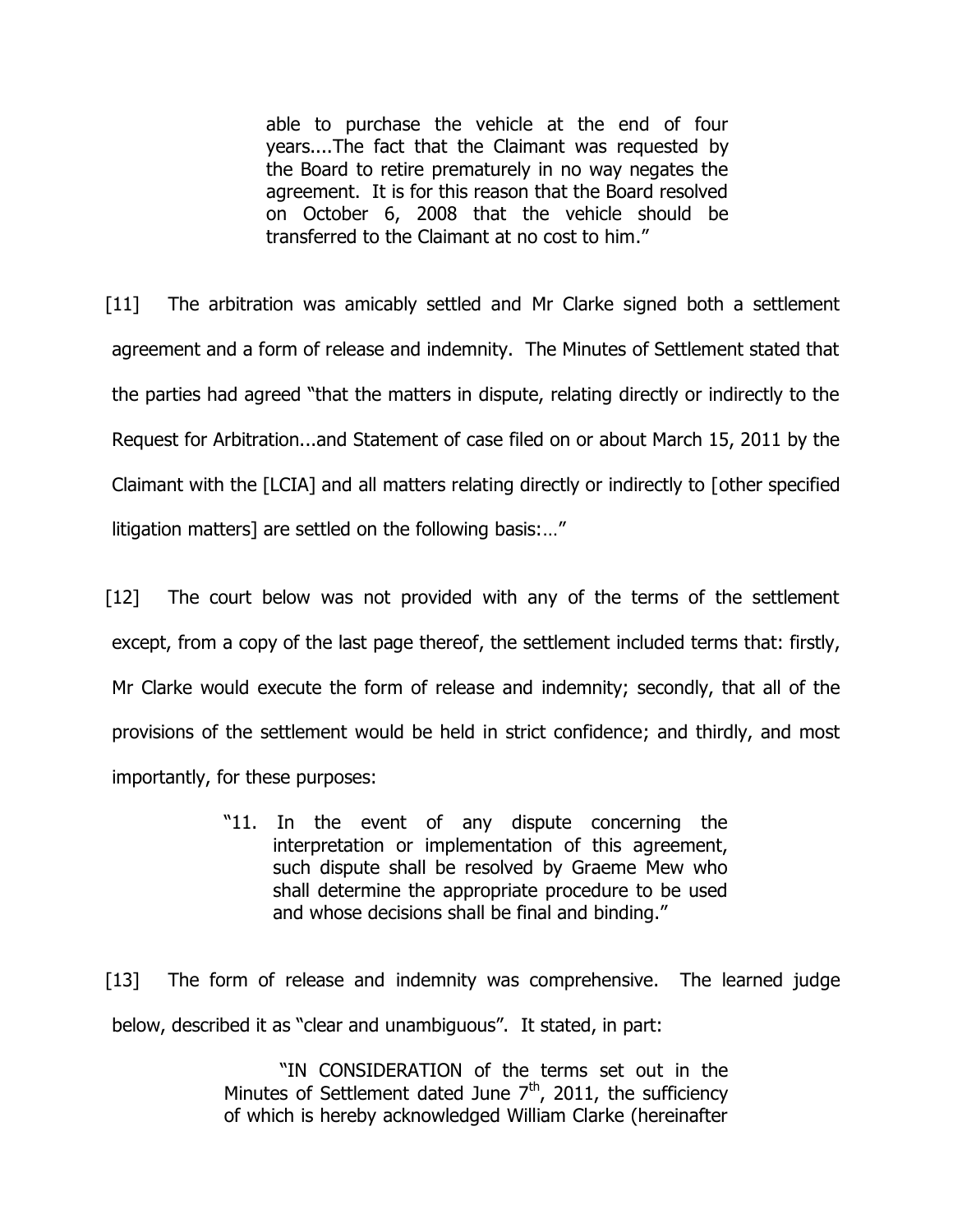referred to as the 'Releasor') and his heirs, executors, predecessors, successors, assigns and agents do hereby remise, release and forever discharge The Bank of Nova Scotia, its heirs, executors, predecessors, successors, affiliates, subsidiaries (including but not limited to The Bank of Nova Scotia Jamaica Limited), officers, directors, employees, servants, agents and assigns (collectively, 'the Bank') of and from all manner of actions, causes of action, suits, debts, dues, **accounts,** bonds, covenants, contracts, claims and demands whatsoever which against the Bank the Releasor ever had, now has or hereafter can, shall or may have by reason of any matter, cause or thing whatsoever existing to the date hereof, known or unknown, **including, without limitation, all matters relating directly or indirectly to the Request for Arbitration filed on or about July 21, 2010 and Statement of Case filed on or about March 15, 2011 by the Releasor with the London Court of International Arbitration**, and all matters relating directly or indirectly to the [various litigation matters].

AND FOR THE SAID CONSIDERATION THE RELEASOR agrees not to make any claims or demands, or commence, maintain or prosecute any action, cause or proceeding for damages, compensation, loss or any other relief whatsoever in connection with the matters released hereby. The Releasor further agrees that this Release shall operate conclusively as an estoppel in the event of any such claim, action or proceeding and may be plead [ed] as such....

THIS RELEASE AND INDEMNITY shall be construed in accordance with the laws of Ontario….

THE RELEASOR DECLARES THAT he fully understands the terms of this settlement and has had the opportunity to obtain independent legal advice prior to executing this document and that he voluntarily accepts the consideration offered for the purpose of making full and final compromise and settlement of all claims as noted above." (Emphasis supplied)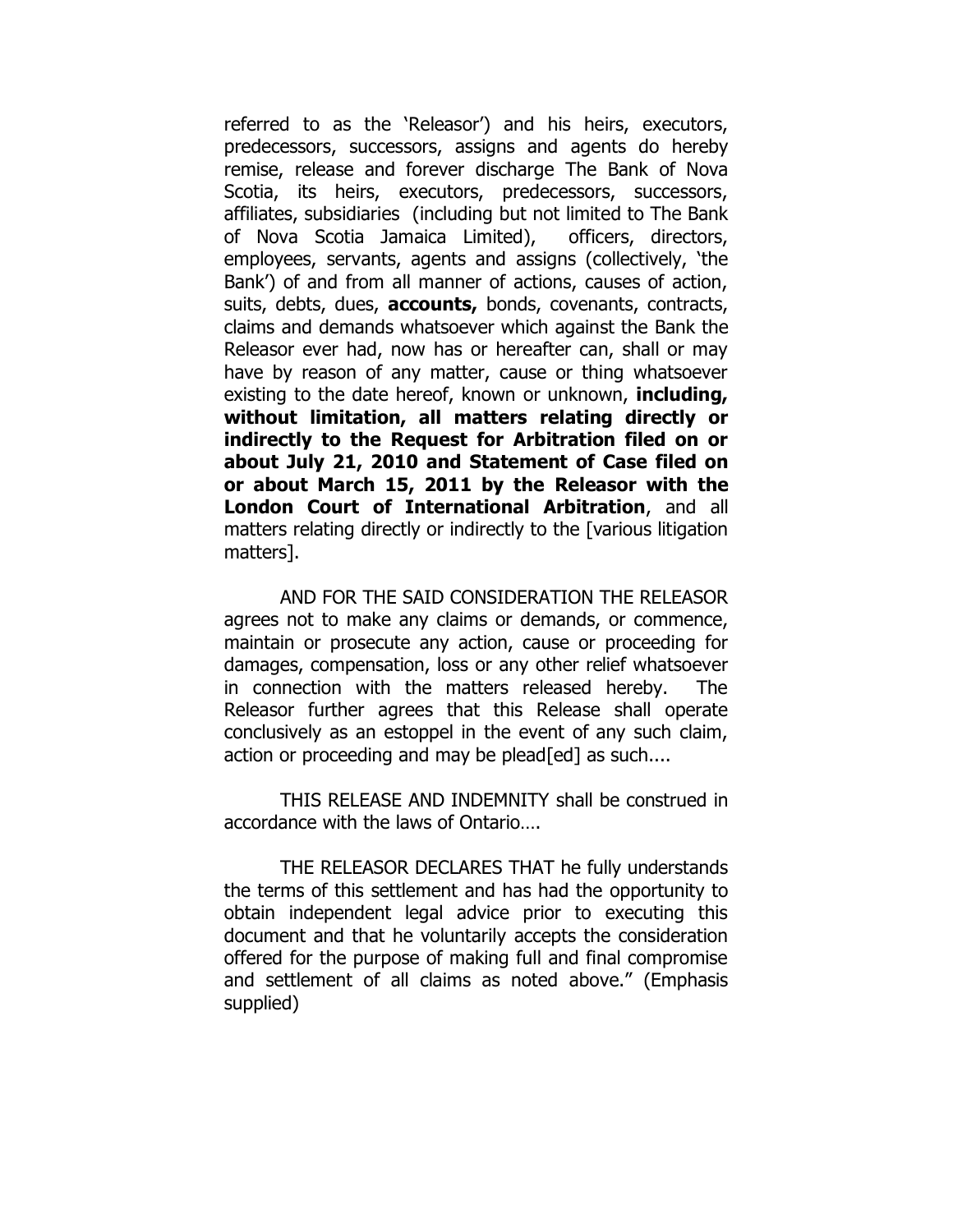### **The Present Claim**

[14] It is against that background that Mr Clarke filed the present claim on 19 October 2011. Essentially, the claim is for recovery of the monies that he lodged to the account toward the purchase of the motor car. He asserts that, subsequent to the settlement, he demanded the sum from the bank and it failed or refused to pay it over to him. The bank, in response to the claim, filed an acknowledgment of service and applied to have it struck out on the basis that the court had no jurisdiction to try the claim. It asserted that the subject matter thereof had been settled, pursuant to the settlement agreement.

[15] When the application came on before the learned judge, Mr Clarke's attorneysat-law submitted that the matter involved a straight banker-customer relationship and had nothing to do with the settlement agreement. It is, however, important to note that in his particulars of claim Mr Clarke did refer to the reason for placing the monies in the account. At paragraph 4 thereof he stated:

> "It was an expressed term of the contract [the bank account between the parties] that the amounts standing in the account would be applied to the purchase price of a 7 Series BMW acquired by the Defendant [bank] for the Claimant [Mr Clarke] as part of the perquisite [sic] of his position of...of the Defendant in 2006 if he exercised an option to purchase the vehicle at market value in the circumstances set [sic] herein..."

[16] Thereafter, the particulars of claim set out the details concerning the acquisition of the motor car and the agreement concerning the method by which Mr Clarke would acquire it after the four years. Subparagraph g of paragraph 5 averred that Mr Clarke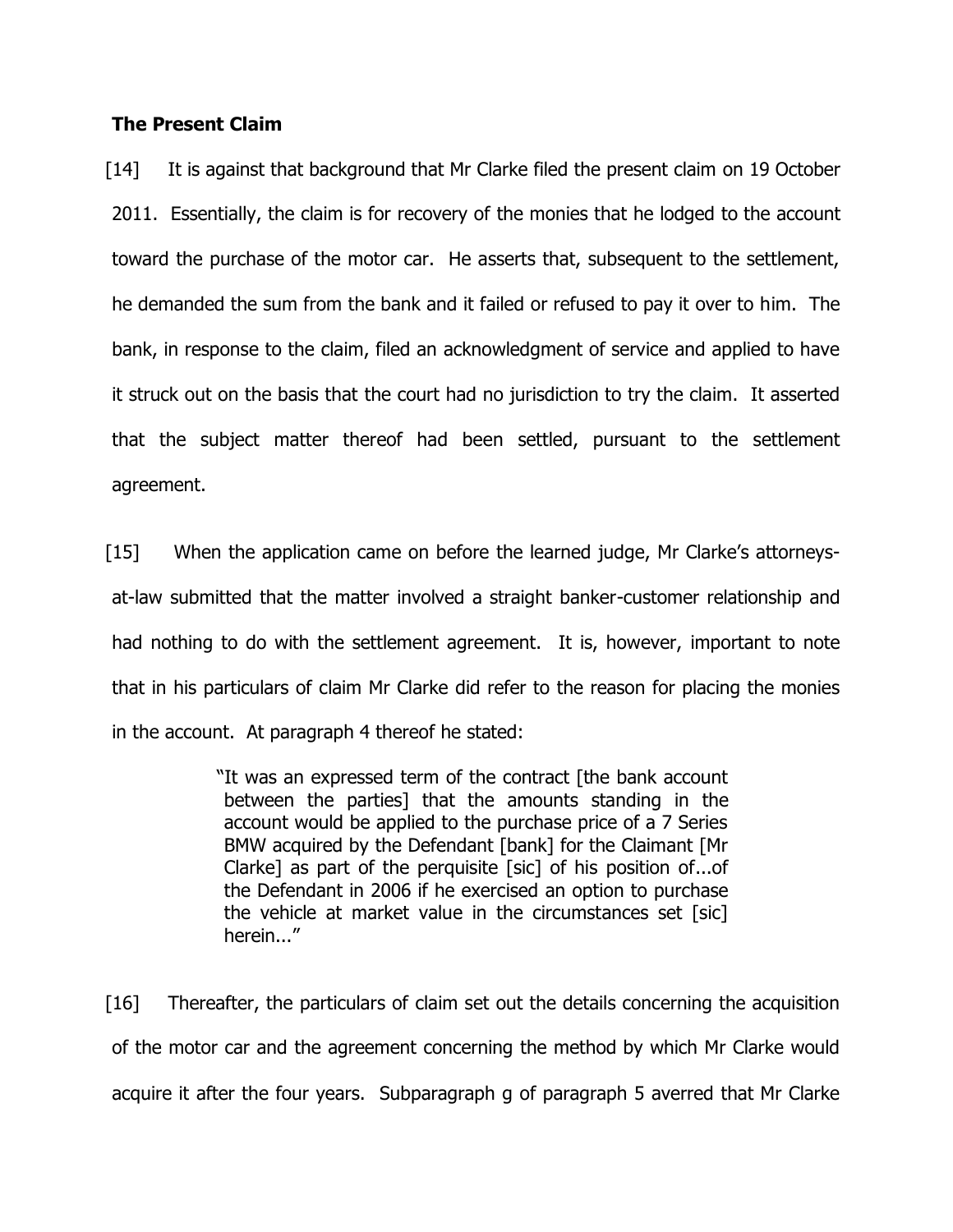"did not purchase the [motor car] in accordance with this agreement". Paragraph 6 of the particulars of claim then stated:

> "It was an implied term of the contract between the Claimant and the Defendant that the Defendant would comply with any instructions by the Claimant to his order up to the amount standing to his credit either to the purchase price of the 7 series BMW if the option were exercised as agreed **or** to pay the money to him **or** as otherwise directed by him if the option to purchase the BMW was not exercised." (Emphasis as in the original)

[17] In the face of those pleadings, the bank's attorneys-at-law submitted that the matter of the account fell within the ambit of the settlement agreement and that if there was any issue to be resolved, the settlement agreement stipulated that that issue should be referred to Mr Graeme Mew, mentioned above. Mr Clarke's attorneys-at-law have argued that the reference to the car and the matters surrounding it, was only by way of context and that it did not affect the fact that these were monies standing to Mr Clarke's credit in his bank account.

[18] Each party stoutly insisted that it would not provide the details of the settlement agreement. They both pleaded, in support of that position, its provisions requiring confidentiality. Each argued that if the details were to be produced to the court, it would be incumbent on the other party so to do. Mr Clarke's attorneys-at-law relied, in part, on **Spiliada Maritime Corp. v Cansulex Ltd; The Spiliada** [1986] 3 All ER 843. The bank's attorneys-at-law, for their part, relied on **Ford v Clarksons Holidays**  Ltd [1971] 1 WLR 1412; [1971] 3 All E.R. at 454 to support their position on this issue.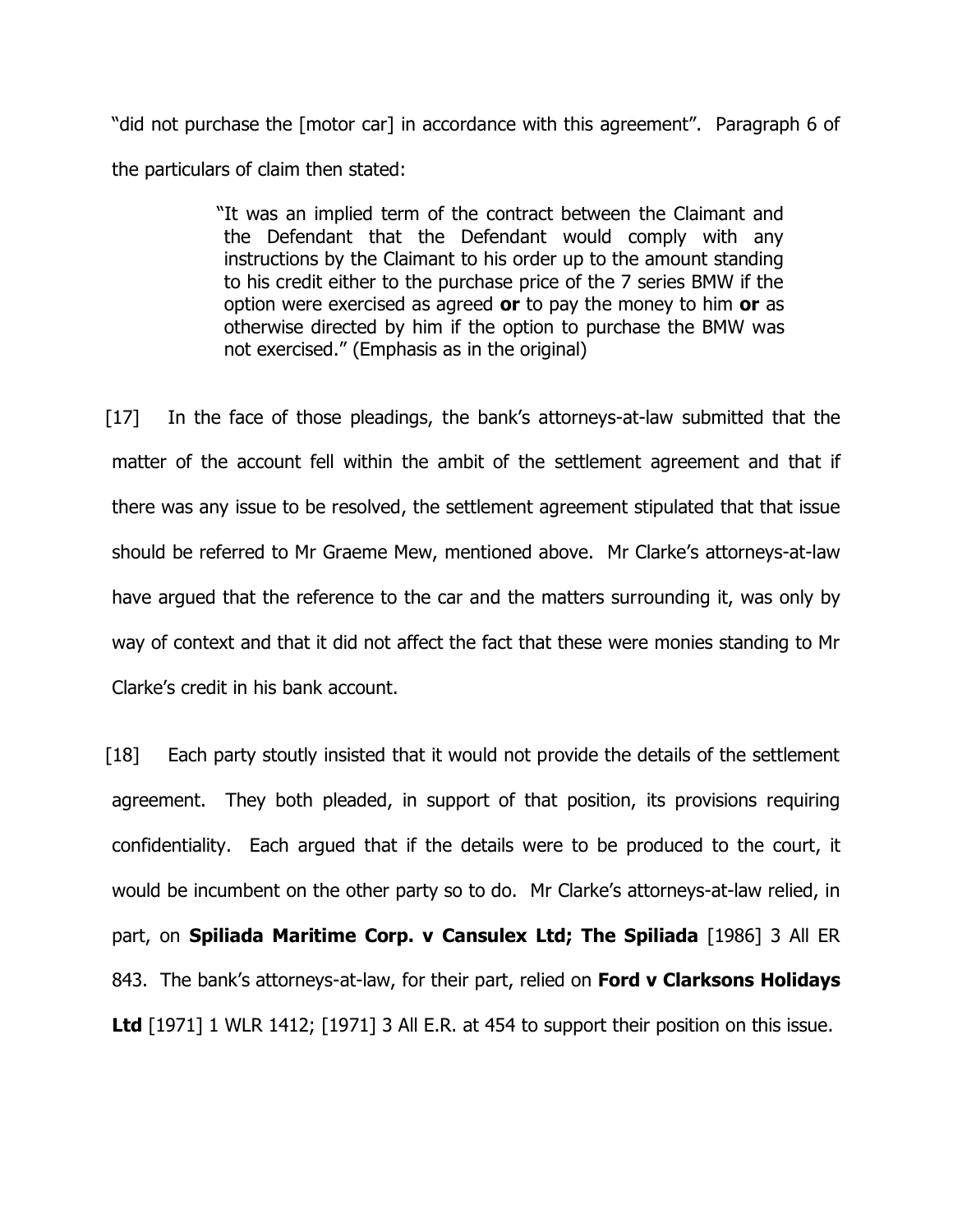[19] It is against that background, that the learned judge made her decision on the information, of which the court was then seised. I respectfully concur with her decision to so proceed. Parties who refuse to assist the court should not be allowed to unduly consume its scarce resources, one of which is its time. It is for that reason, that I declined an invitation by the bank's attorneys-at-law to have a hearing in chambers with both parties making oral submissions. I also find support for this position in the speech of Lord Templeman, in **The Spiliada**. The learned Law Lord said at page 846 j:

> "In the result, it seems to me that the solution of disputes about the relative merits of trial in England and trial abroad is pre-eminently a matter for the trial judge. Commercial court judges are very experienced in these matters. In nearly every case evidence is on affidavit by witnesses of acknowledged probity. I hope that in future the judge will be allowed to study the evidence and refresh his memory of the speech of my noble and learned friend Lord Goff in this case in the quiet of his room without expense to the parties; that he will not be referred to other decisions on other facts; and that submissions will be measured in hours and not days."

## **The analysis**

[20] In **The Spiliada** Lord Goff of Chieveley examined the principle of forum non *conveniens* as it applied to cases of stay of proceedings. At pages 854 b  $-$  856 f, he summarised the relevant law by setting out a number of principles. I need not set out all the principles here, it will be sufficient to highlight the major relevant ones. The first and basic principle is that "a stay will only be granted on the ground of *forum non* conveniens where the court is satisfied that there is some other available forum, having competent jurisdiction, which is the appropriate forum for the trial of the action".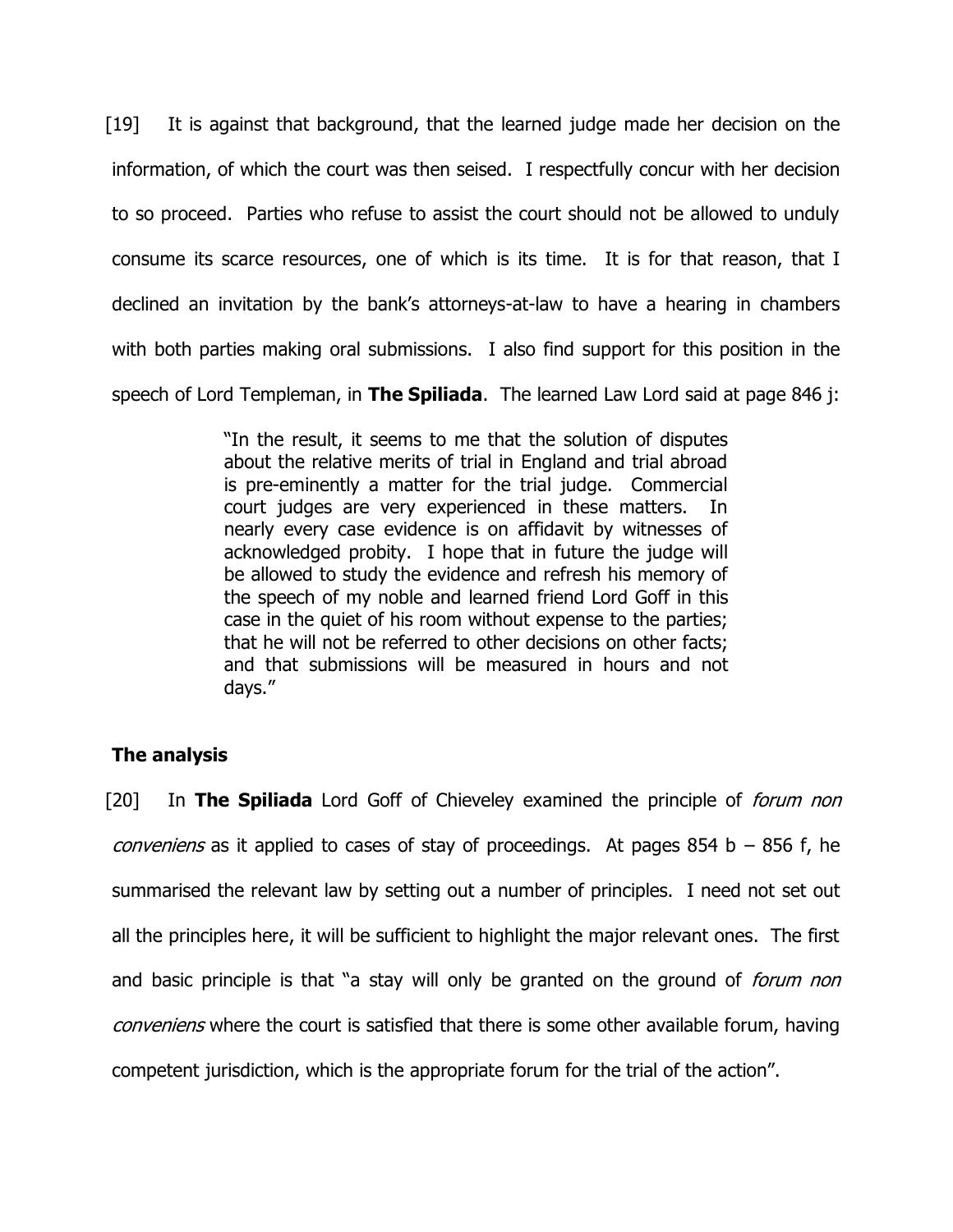[21] His Lordship pointed out that where a defendant seeks a stay on that basis, the general burden is on that defendant to show that such an alternative forum exists (page 854  $j - 855$  a. Where the defendant does so, the burden shifts to the plaintiff to show "that there are special circumstances by reason of which justice requires that a trial should nevertheless take place in" the forum that he has chosen. The decision which the court should make should be based on the court's assessment of the competing forum. His Lordship made it clear that it should be the more appropriate forum which should be chosen. He concluded the points at page 856 c - d:

> "(e) If the court concludes at that stage that there is no other available forum which is clearly more appropriate for the trial of the action, it will ordinarily refuse a stay...

(f) If, however, the court concludes at that stage that there is some other available forum which prima facie is clearly more appropriate for the trial of the action, it will ordinarily grant a stay unless there are circumstances by reason of which justice requires that a stay should nevertheless not be granted…."

His Lordship made it clear that the court should consider all the circumstances of the case. The ultimate aim is to choose the forum which is most likely to produce a just result for the relevant parties.

[22] **The Spiliada** was decided in respect of a defendant who was applying to set aside an order for permission to serve a claim outside of England. He sought to show that another more appropriate jurisdiction existed and that the English court was the forum non conveniens.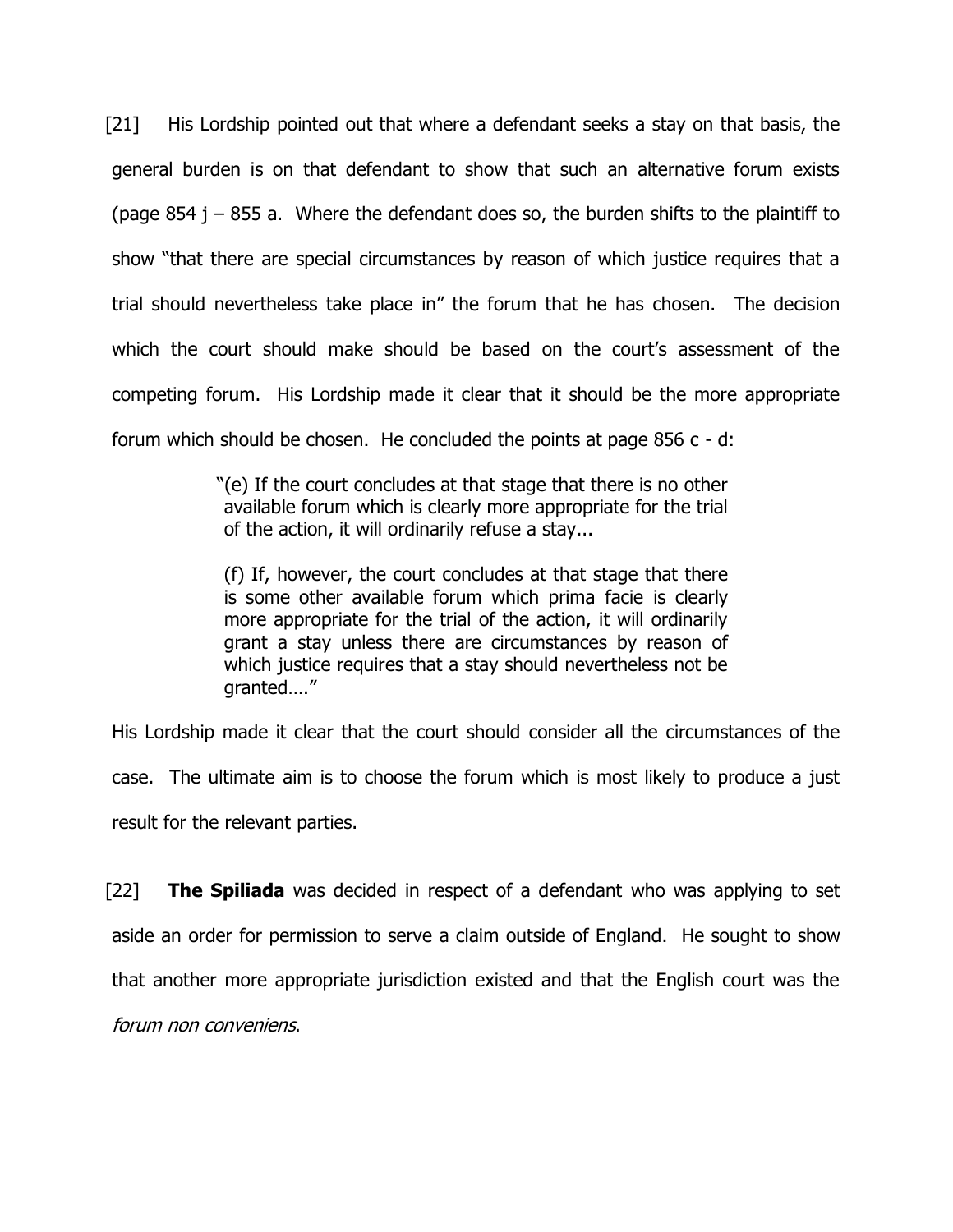[23] Where, however, as in this case, a defendant alleges that the parties have previously agreed that any dispute between them will be dealt with by reference to arbitration, another general principle must be introduced into the mix. That defendant is not only saying that another, more appropriate, forum exists but that the parties have already agreed on that forum. The principle, which must also be considered, is that where the parties have agreed that any dispute between them should be referred to arbitration, then their agreement should be given effect and that no party should be allowed to renege on that agreement without good cause.

[24] The Supreme Court has two bases on which it may grant a stay of proceedings brought before it in breach of an agreement to arbitrate. Firstly, section 5 of the Arbitration Act authorises the court to stay court proceedings commenced by a claimant who had previously agreed to submit a particular dispute to arbitration. For completeness the section is set out below:

> "5. If any party to a submission, or any person claiming through or under him, commences any legal proceedings in the Court against any other party to the submission, or any person claiming through or under him, in respect of any matter agreed to be referred, any party to such legal proceedings may at any time after appearance, and before delivering any pleadings or taking any other steps in the proceedings, apply to the Court to stay the proceedings, and the Court or a Judge thereof, is satisfied that there is no sufficient reason why the matter should not be referred in accordance with the submission, and that the applicant was, at the time when the proceedings were commenced, and still remains, ready and willing to do all things necessary to the proper conduct of the arbitration, may make an order staying the proceedings."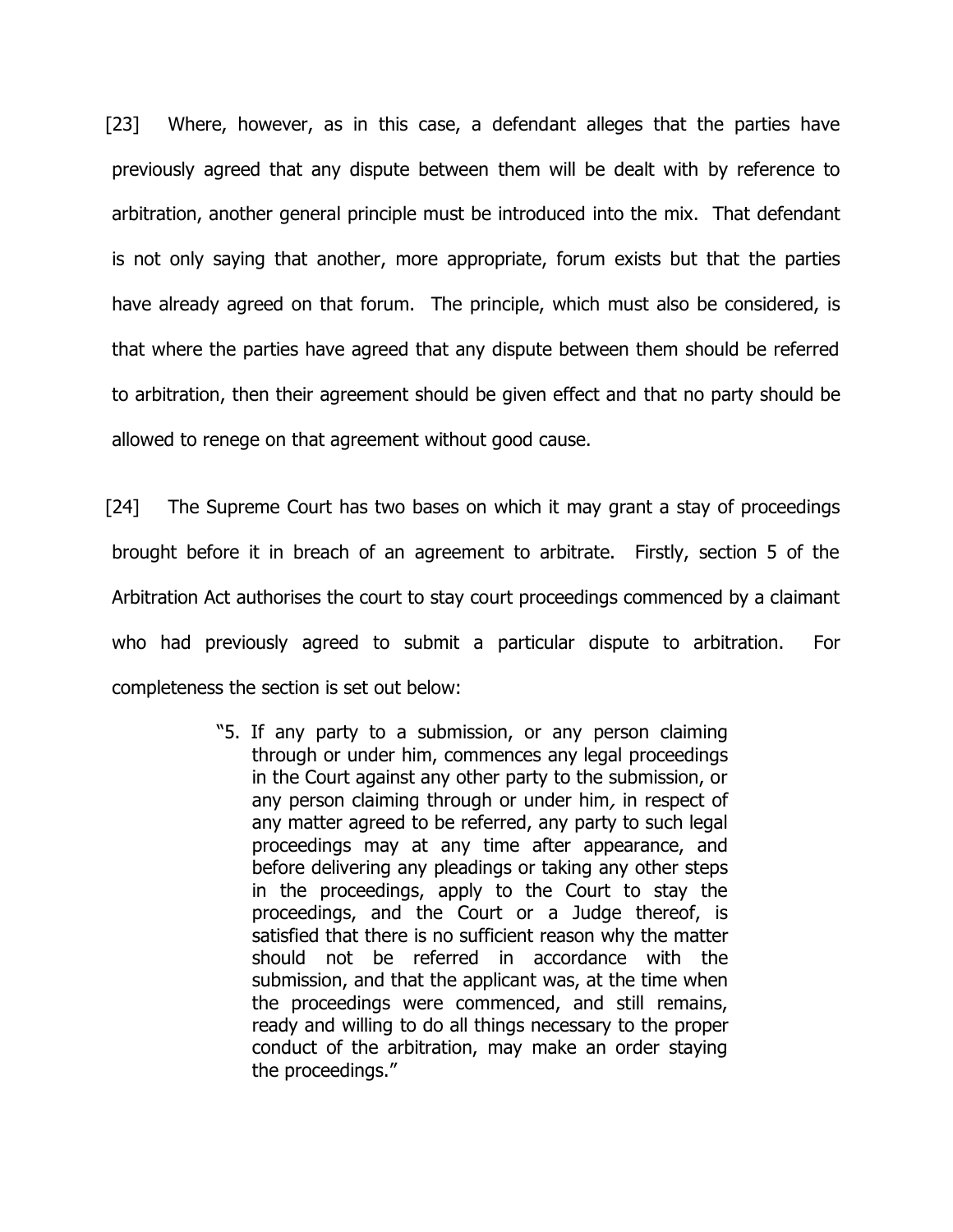[25] Secondly, the Supreme Court has an inherent power "to stay proceedings brought before it in breach of an agreement to decide disputes in some other way" (per Lord Mustill, **Channel Tunnel Group v Balfour Beatty Ltd** [1993] 1 All ER 664 at page 677 d).

[26] There are a number of local cases on the point. The learned judge cited but one: **Douglas Wright T/A Douglas Wright Associates v The Bank of Nova Scotia Jamaica Ltd** (1994) 31 JLR 351. In that case, Courtenay Orr J, after referring to the impact of section 5 of the Arbitration Act, pointed out that once the defendant had shown that the parties had agreed to go to arbitration on the disputed issue, the onus of persuading the court that it was proper to refuse the stay, rested on the plaintiff. Orr J cited the case of **Ford v Clarksons Holidays Ltd**, and in particular the following quote from Edmund Davis LJ, in support of that position:

> "…once the party moving for a stay has shown that the dispute is within a valid and subsisting arbitration clause, the burden of showing cause why effect should not be given to the agreement to submit is upon the party opposing the application to stay." (See page 459 of **Ford v Clarksons Holidays Ltd**)

[27] In the instant case, I find that the bank has produced sufficient evidence to show that an alternative forum exists to which the parties have agreed to refer their dispute. I find that the reference, in Mr Clarke's particulars of claim, to the motor car and the agreements concerning that vehicle is not merely by way of context but explains the basis on which the money had been placed into the account. The close connection between Mr Clarke's statement of case to the LCIA and the particulars of claim filed in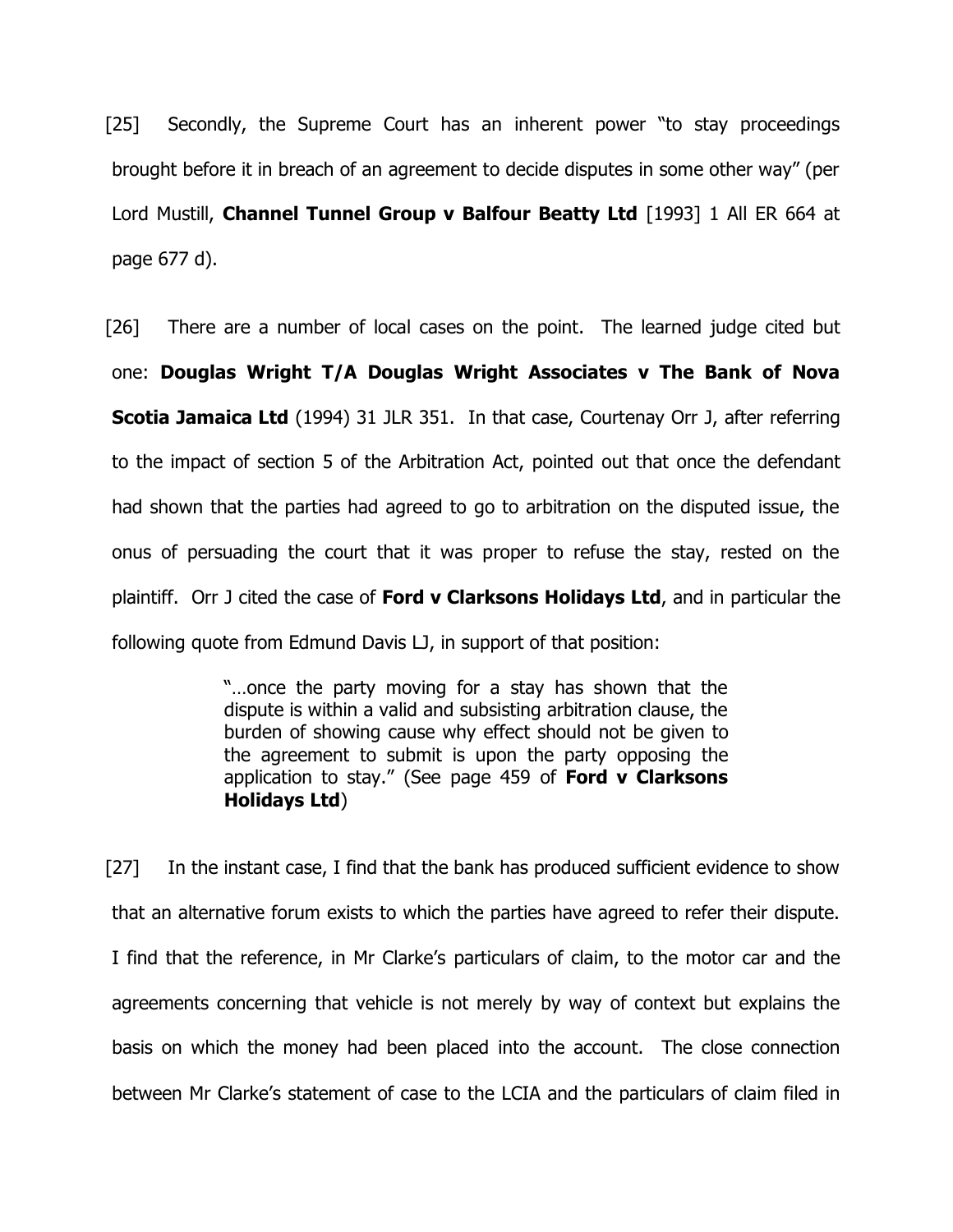the court below, as it relates to the motor car, is a strong indication that this is an issue involving "the interpretation or implementation" of the settlement agreement. In addition, the form of release and discharge also referred to all accounts between the parties and all matters directly or indirectly related to the issues raised by the statement of case.

[28] In my view, these are matters which the parties have agreed should be the subject of a submission to Mr Graeme Mew. The learned judge expressed herself clearly, to also have been of that view. She had a discretion in respect of the matter and the result of an exercise of that discretion should not lightly be interfered with (see **Hadmor Productions Ltd and others v Hamilton and others** [1982] 1 All ER 1042 at page 1046 a – b and **Hardy v Focus Insurance Co Ltd (in liquidation)** (1995) 47 WIR 116 at page 121 b).

[29] It would seem to me that a stay of Mr Clarke's claim would have been preferable to a striking out. That would have been in keeping with the learning set out above. It could be, however, that the learned judge viewed Mr Clarke's refusal to abide by the settlement agreement, combined with his refusal to accede to the court's request to produce the terms of the settlement agreement, as an abuse of the process of the court. She, however, did not so state. The learned judge found instead that the court had no jurisdiction to try the claim.

[30] In this regard, the bank's attorneys-at-law filed a counter-appeal and submitted, among other things, that the claim could have been properly struck out pursuant to rule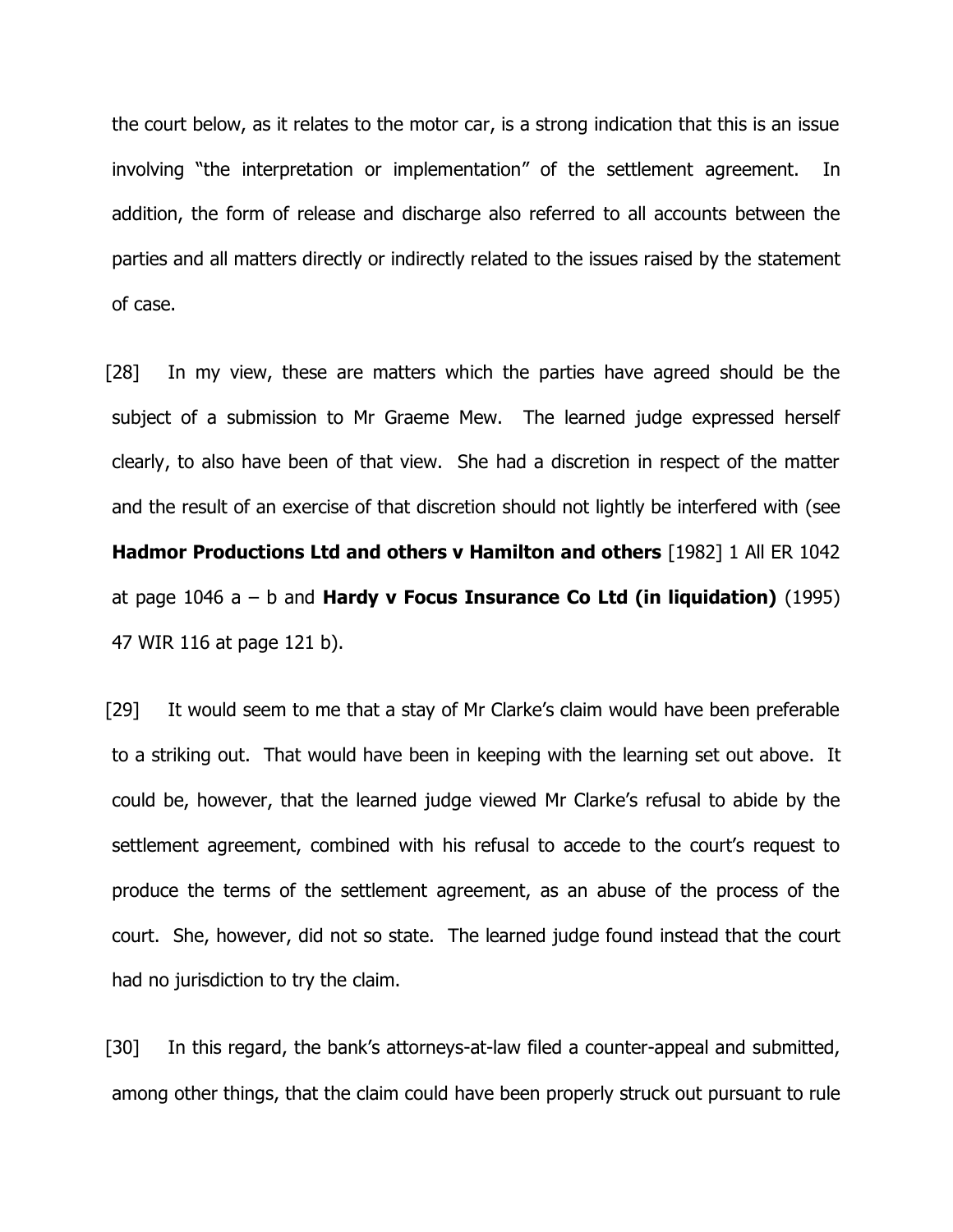9.6(6) or rule 26.3 of the Civil Procedure Rules (the CPR). The former rule does not assist the bank. What it does, is to authorise the court to strike out the particulars of claim filed or set aside service of the claim form and discharge any order made before the claim was filed or the claim form served. The court may make such orders on an application by a defendant, who "(a) disputes the court's jurisdiction to try the claim; or (b) argues that the court should not exercise its jurisdiction..." (rule 9.6(1)).

[31] In my view, the instant case does not lend itself to an application of this rule. Firstly, the court clearly has jurisdiction in the matter and secondly, the court should not lightly refuse its jurisdiction to a party who is, *prima facie*, entitled to it. The established procedure is to grant a stay of the proceedings in such circumstances.

[32] With regard to rule 26.3(1) of the CPR, the bank's attorneys-at-law submitted that the claim was an abuse of the process of the court because the claim had already been settled. I, respectfully, cannot agree with that stance. Mr Clarke has money in a bank account standing in his name. That account, as far as the court has been informed, was not specifically mentioned in the agreement between the parties. The court, in my view, has not been presented with sufficient information to rule that his entitlement to that money has already been settled. It is not obvious that, in filing this claim, he is abusing the process of the court in seeking to recover that money. Rule 26.3 (1) cannot avail the bank in respect of this point.

[33] Based on the above reasoning, I cannot agree with the decison of the learned judge that the court had no jurisdiction to hear the claim. I find that her decision on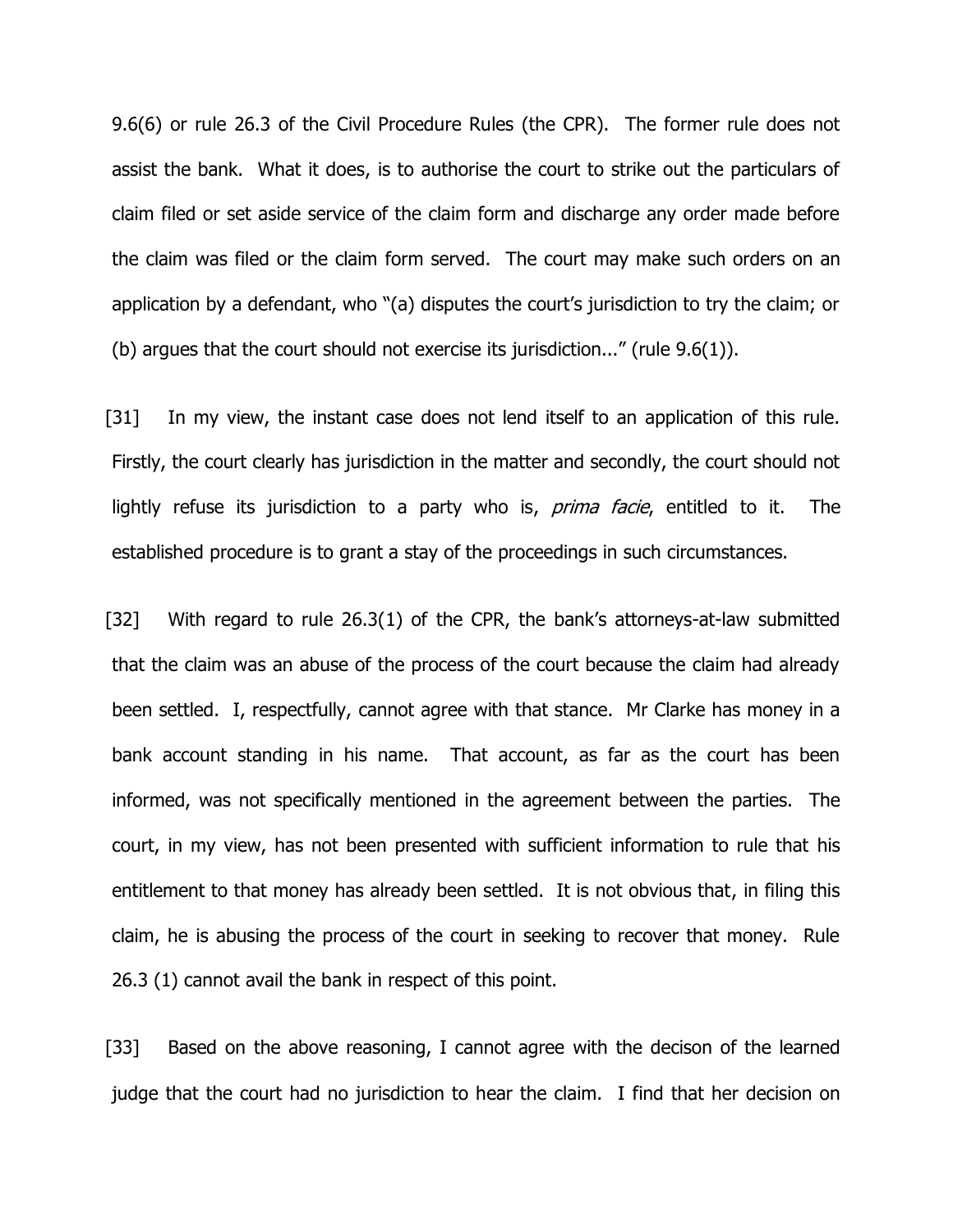that point was based on a misconception of the effect of section 5 of the Arbitration Act. I find that the claim should be stayed rather than struck out.

### **Conclusion**

[34] An appellate tribunal should not overturn a decision of a judge at first instance, if that judge's decision was an exercise of a discretion. The appellate tribunal may set aside the judge's exercise of his discretion on the ground (among others) that it was based on a misunderstanding of the law or of the evidence. I find, with respect to the learned trial judge, that after correctly deciding that the parties had agreed upon another tribunal to hear their dispute, she did not consider the law regarding a stay of execution. I find, therefore, that her decision to strike out the claim was wrong and that the appropriate order was to stay the proceedings.

### **Costs**

[35] Despite this finding, it is Mr Clarke who should bear the costs of the appeal and the application below. I find that he ought to have either proceeded to arbitration before filing the claim or, having filed the claim, agreed to its stay pending the arbitration.

### **Order**

- [36] (1) The order of Sinclair-Haynes J, made on 27 January 2012, is set aside;
	- (2) Claim No 2011 CD 00075 is hereby stayed pending the parties proceeding to arbitration pursuant to a settlement agreement made between them on 7 June 2011 and until further order of the court;